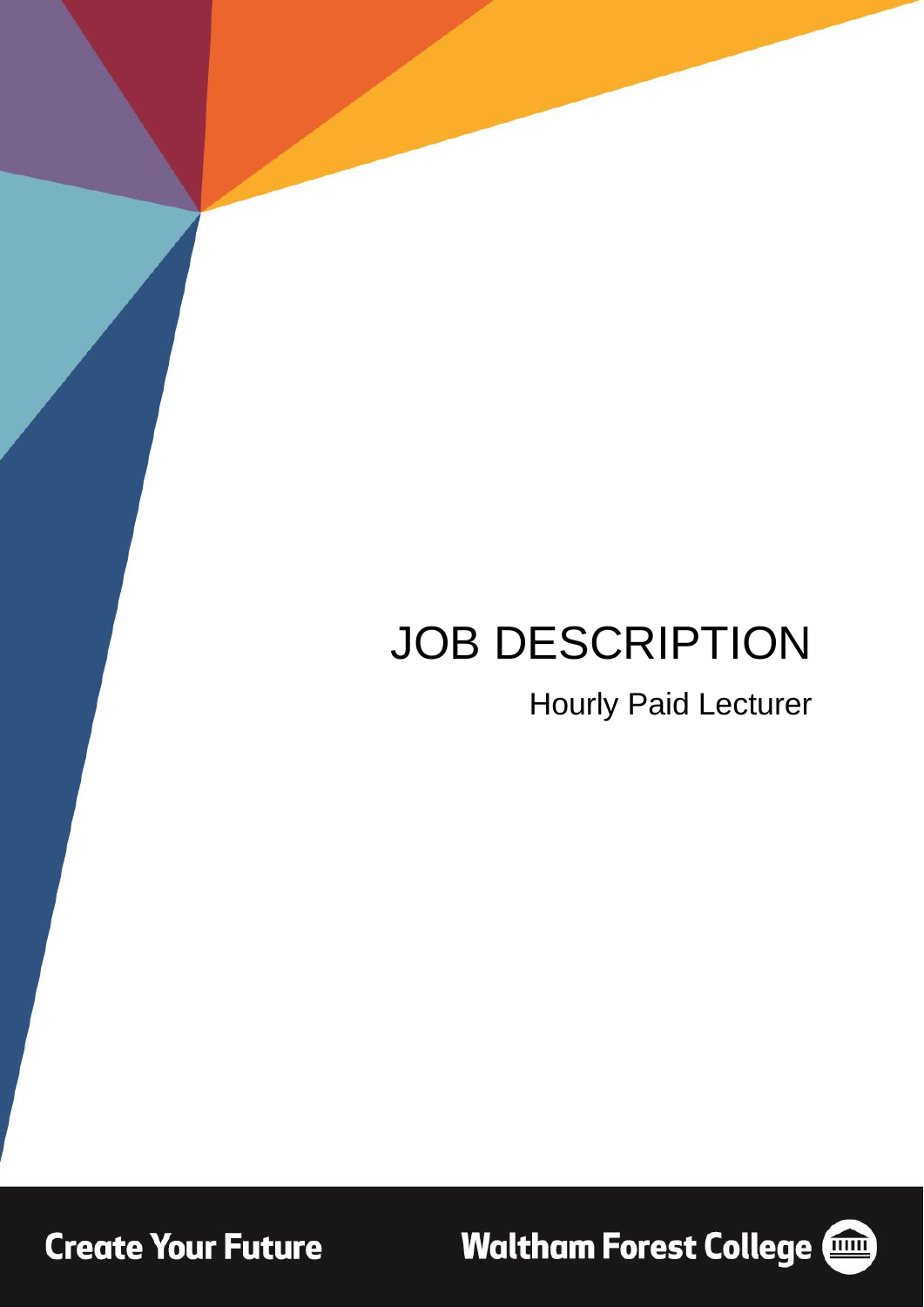# **WALTHAM FOREST COLLEGE JOB DESCRIPTION AND PERSON SPECIFICATINO**

**Post:** Hourly Paid Lecturer

**Location:** Forest Road

Reporting To: Deputy Head

GRADE: SCP 23 – 35

#### **Key Responsibilities**

To teach classes listed in your Contract(s) and to undertake related professional duties.

- 1. To teach and assess students.
- 2. To carry out related professional duties.
- 3. To undertake general and corporate duties.

#### **Main Duties and Responsibilities**

- 1. TEACHING AND ASSESSMENT
- 1.1 To teach the classes listed in your Contract(s).
- 1.2 To prepare schemes of work and lesson plans
- 1.3 To contribute learning materials and assignments to the collective learning resources of the College.
- 1.4 To undertake detailed assessment, and maintain attendance, destination and other records as required.
- 1.5 To participate in the College's quality assurance procedures as directed.

To contribute to the action planning of students and provide interim and end of year reports as requested.

To participate in team meetings and staff training and development as required

\* in exceptional circumstances a market forces rate of up to £30.24 may be payable in some shortage areas for candidates with excellent experience and qualifications.

Other Duties and Responsibilities

2.1 To participate in subject and course team meetings and reviews, for which additional payment may be made at a non-contract rate of pay.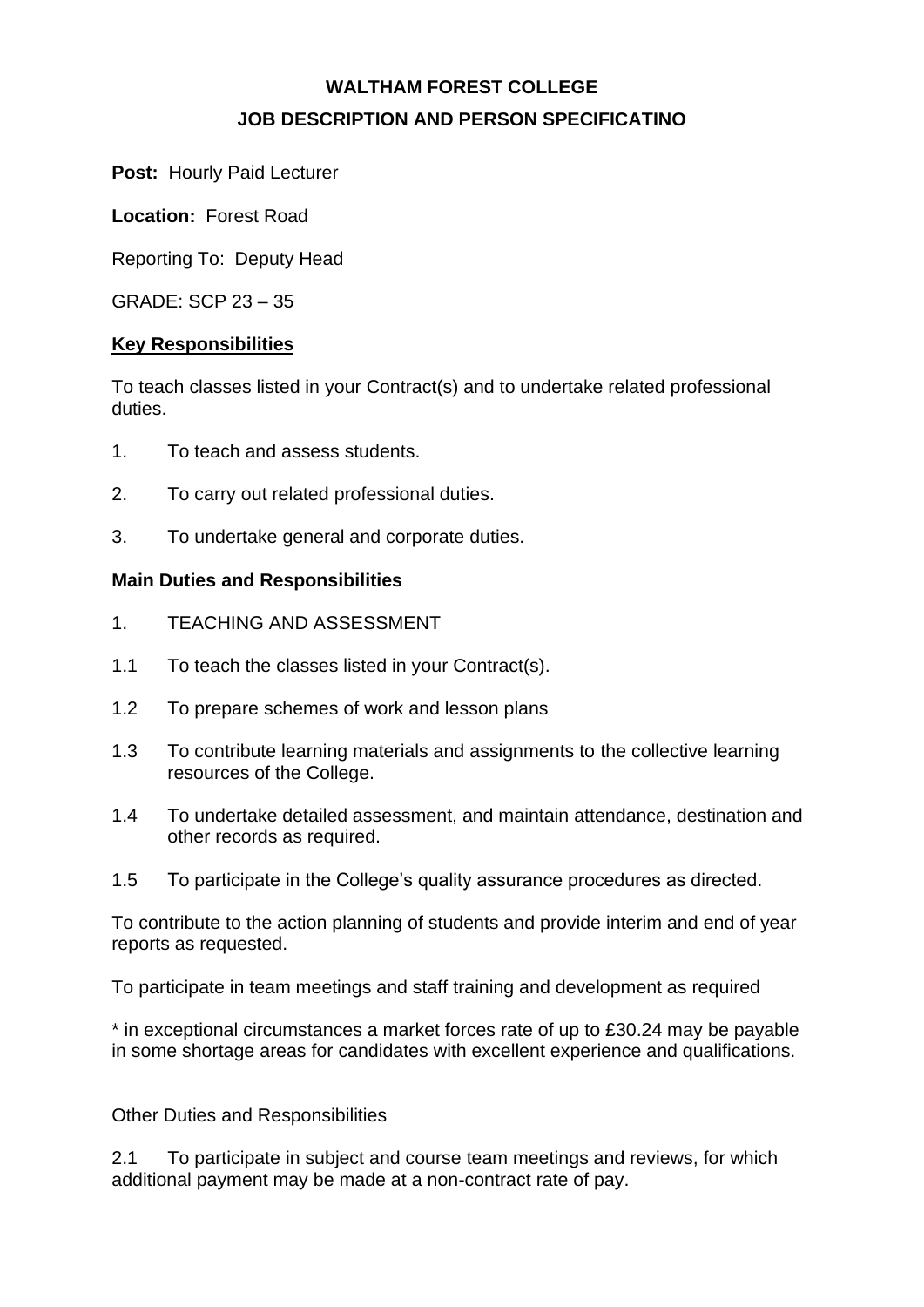- 2.2 To provide statistics as requested.
- 2.3 To ensure the requirements of external agencies such as examination and validation bodies are met.

### **General**

3.1 To promote college policies, in particular those relating to equality of opportunity, community education and health and safety.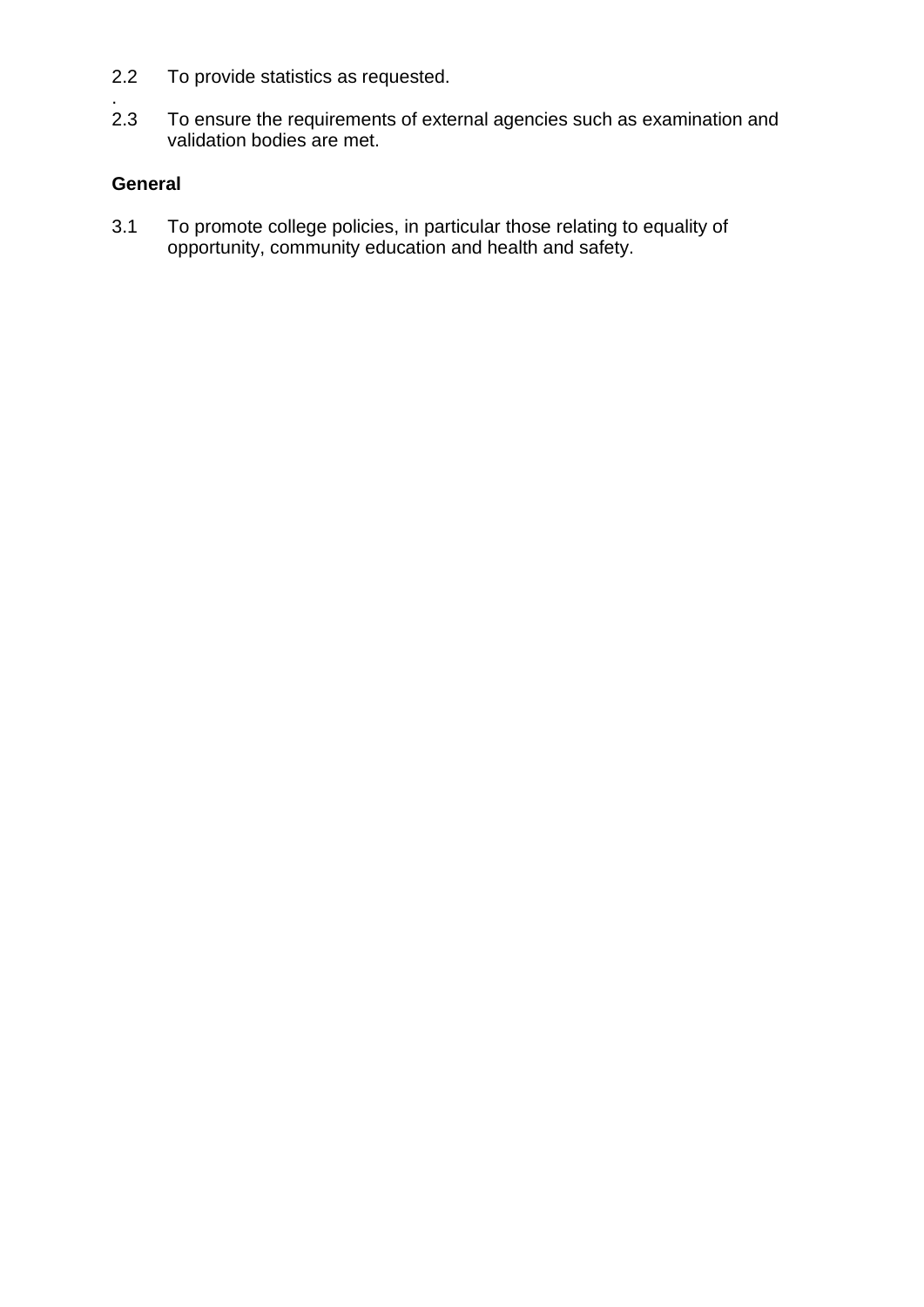## **PERSON SPECIFICATION**

|                                                              | <b>Essential Criteria</b>                                                                                                           | Desirable Criteria * |
|--------------------------------------------------------------|-------------------------------------------------------------------------------------------------------------------------------------|----------------------|
| <b>QUALIFICATIONS</b><br>(Educational and<br>Vocational)     | A relevant degree or<br>professional qualification/<br>or equivalent                                                                |                      |
|                                                              | Teaching qualification or<br>willingness to achieve<br>(support will be given to<br>gain accreditation over a<br>specified period.) |                      |
|                                                              | Possess a Level 2<br>qualification in English and<br>Maths or a willingness to<br>achieve within a specified<br>period              |                      |
| <b>PREVIOUS</b><br><b>EXPERIENCE/JOB</b><br><b>KNOWLEDGE</b> | Experience of teaching on<br>a range of courses.                                                                                    |                      |
|                                                              | Relevant vocational<br>experience                                                                                                   |                      |
|                                                              | Pastoral or equivalent<br>experience and<br>understanding to support<br>the broad needs of<br>students.                             |                      |
|                                                              | Understanding and<br>experience of curriculum<br>development and<br>innovation and<br>developments in<br>contemporary education.    |                      |
|                                                              | Understanding of relevant<br><b>Health and Safety</b><br>requirements.                                                              |                      |